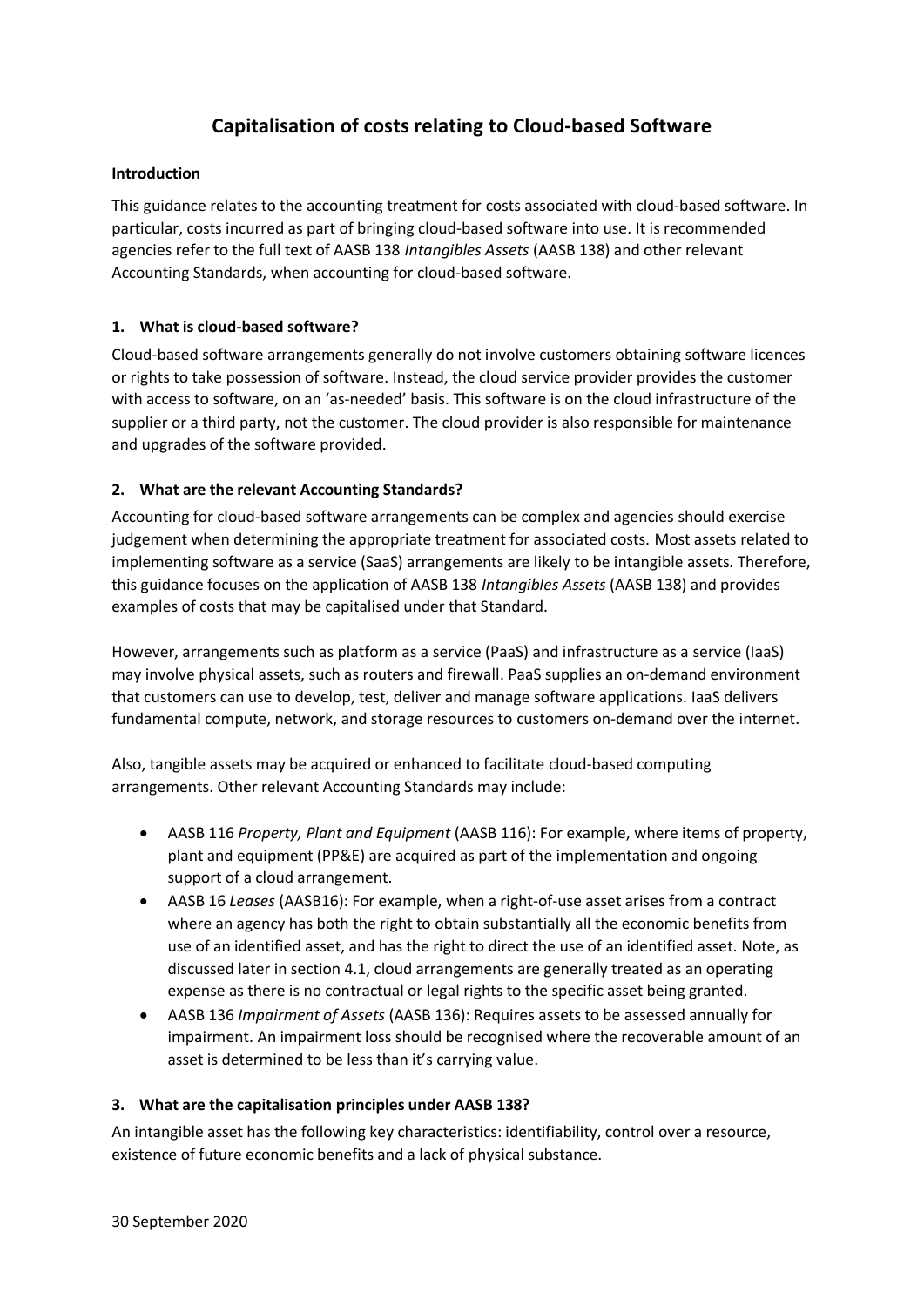# **AASB 138, para 8**

An asset is a resource:

- a) controlled by an entity as a result of past events; and
- b) from which future economic benefits are expected to flow to the entity.

An intangible asset is an identifiable non-monetary asset without physical substance.

## **AASB 138, para 12**

An asset is identifiable if it either:

- a) is separable, i.e. is capable of being separated or divided from the entity and sold, transferred, licensed, rented or exchanged, either individually or together with a related contract, identifiable asset or liability, regardless of whether the entity intends to do so; or
- b) arises from contractual or other legal rights, regardless of whether those rights are transferable or separable from the entity or from other rights and obligations.

#### **AASB 138, para 13**

An entity controls an asset if the entity has the power to obtain the future economic benefits flowing from the underlying resource and to restrict the access of others to those benefits.

#### **AASB 138, para 21**

An intangible asset shall be recognised if, and only if:

- a) it is probable that the expected future economic benefits that are attributable to the asset will flow to the entity; and
- b) the cost of the asset can be measured reliably.

## **AASB 138, para 22**

An entity shall assess the probability of expected future benefits using reasonable and supportable assumptions that represent management's best estimate of the economic conditions that will exist over the useful life of the asset.

## **4. How should costs associated with cloud-based software be accounted for in accordance with AASB 138?**

#### 4.1 Capitalising cloud-based software

The ability to capitalise costs of the cloud software itself, depends on whether the entity has a software licence. In other words, whether it controls an identifiable non-monetary asset without physical substance [AASB 138.8]. It is generally considered that an intangible asset exists and the cost of cloud software can be capitalised, if both of the following criteria are met<sup>1</sup>:

- There is a contractual right to take possession of the software at any time during the hosting period without significant penalty; and
- It is feasible to either run the software on the entity's own hardware or contract with another party unrelated to the vendor to host the software.

Typically, cloud software is purchased under a hosting arrangement and accounted for as a service contract, otherwise known as Software as a Service (SaaS)<sup>2</sup>. Where this occurs, ongoing payments

<sup>1</sup> Source: Department of Finance Resource Management Guide 109 *Accounting for internally developed software (RMG 109)*, section 1.5.16

<sup>&</sup>lt;sup>2</sup> Source: IFRIC agenda decision Customer's Right to Receive Access to the Supplier's Software Hosted on the Cloud (IAS 38 Intangible Assets)— March 2019.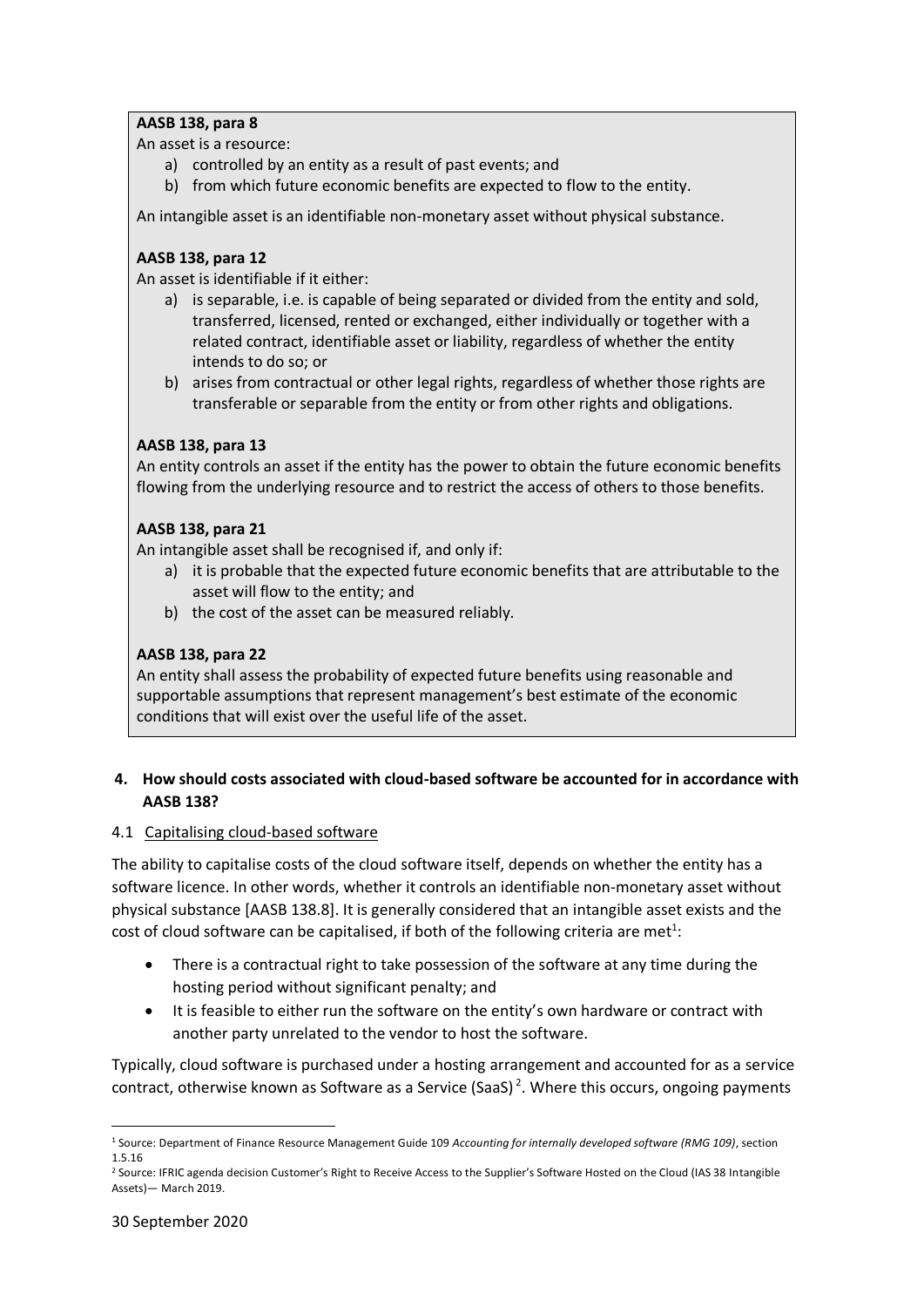are treated as operating expenses as there are no contractual or legal rights to the specific asset being granted.

## 4.2 Costs incurred in bringing the cloud-based software into use

As discussed in Section 4.1, the right to access software under a cloud arrangement does not typically result in the transfer of the software license to an agency by the vendor. Therefore, the customer is not acquiring a separate asset under AASB 138 (or AASB 116) that can be capitalised.

However, agencies may incur implementation costs in modifying their existing systems to bring the service provider's cloud software into use. For example, modifying or changing the underlying IT infrastructure to support the cloud-based software.

Implementation may cover a range of activities, each of which is likely to have a different potential accounting treatment. Typically, implementation includes evaluation of providers, installation and configuration costs, integration with existing systems and middleware, training, data migration and customisation.

Where, these costs relate to existing assets that meet the criteria for recognition in AASB 138, the costs incurred during implementation may be capitalised, where agencies obtain future incremental economic benefits from the activities associated with those costs, beyond the period over which the activities are performed [AASB 138.8]. Therefore, it is reasonable to capitalise these implementation costs and amortise them over the term of the cloud arrangement outlined in the service contract, including option periods to extend, where agencies are reasonably certain to exercise.

The table below illustrates which costs can typically be capitalised and which should be expensed. Determining which activities in the implementation process are eligible for capitalisation requires judgement and an analysis of the nature of costs incurred.

| <b>Implementation activities</b>                                                                                         | <b>Accounting treatment</b>                                               |
|--------------------------------------------------------------------------------------------------------------------------|---------------------------------------------------------------------------|
| • Pre-implementation research activities:<br>Preparation of proof of concept, evaluation<br>and selection of a provider. | <b>Expense</b> , as there is no specific<br>future benefit at this stage. |
| Modifications to current systems: Internal                                                                               | Capitalise, where code or                                                 |
| and external costs incurred, to modify                                                                                   | additional capability is developed                                        |
| provider offerings or develop bridging                                                                                   | internally for which the provider                                         |
| modules to existing systems or bespoke                                                                                   | does not obtain IP rights, and there                                      |
| additional capability.                                                                                                   | are future economic benefits.                                             |
| Configuration: set-up current IT                                                                                         | Capitalise, where material                                                |
| environment, e.g. systems or network, for                                                                                | modifications and incremental                                             |
| specific needs or new capability to enable                                                                               | capability is being added, and there                                      |
| the use of SaaS.                                                                                                         | are future economic benefits.                                             |
| Staff costs: Payroll and other employee                                                                                  | Capitalise, as these are directly                                         |
| related costs for staff who spend time on                                                                                | attributable costs of preparing the                                       |
| and are directly associated with the project.                                                                            | asset for its intended use and there                                      |
| This may include testing during                                                                                          | are future economic benefits.                                             |